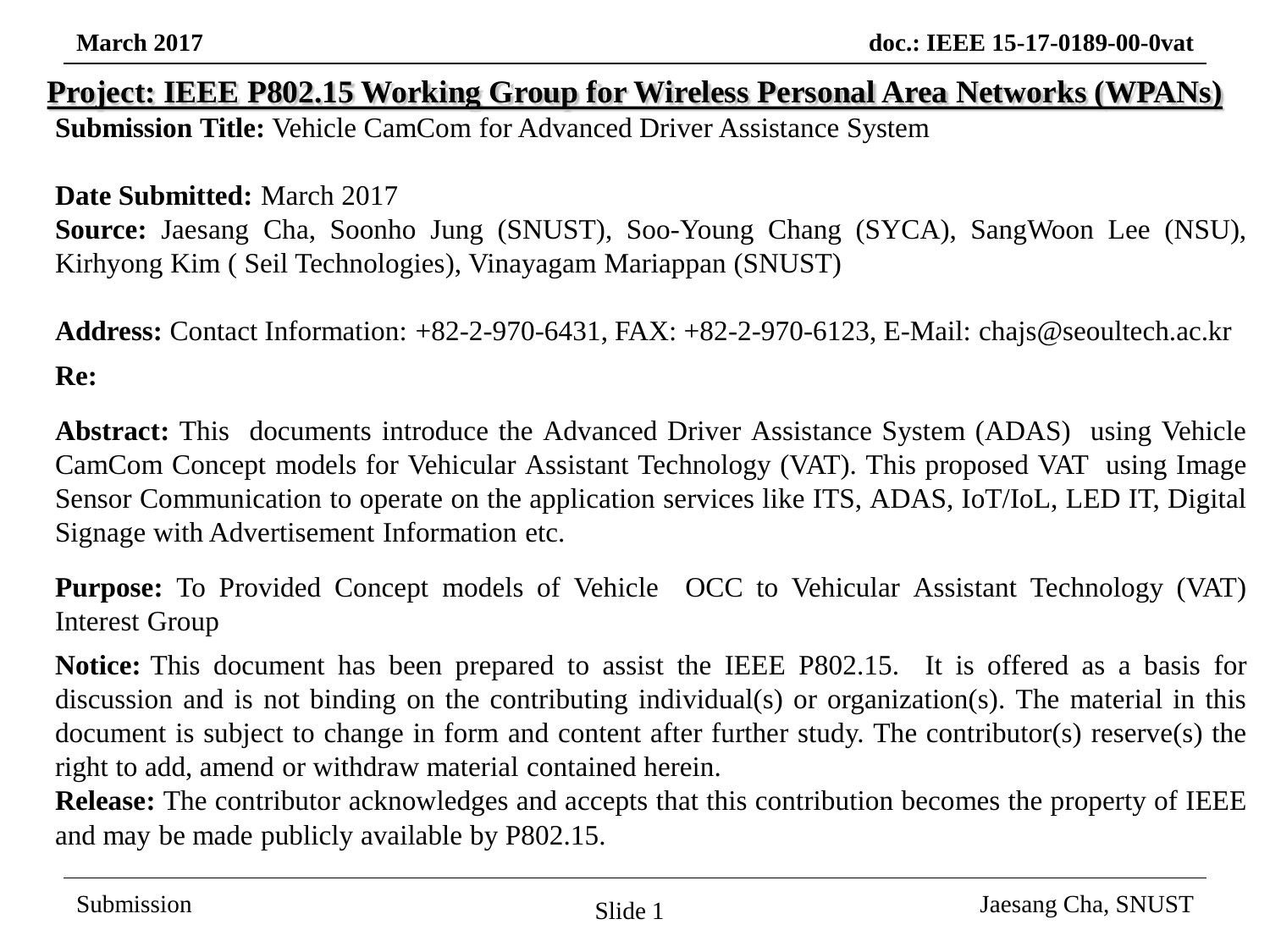# **Vehicle CamCom for Advanced Driver Assistance System**

## Jaesang Cha

#### **SNUST**

**chajs@seoultech.ac.kr**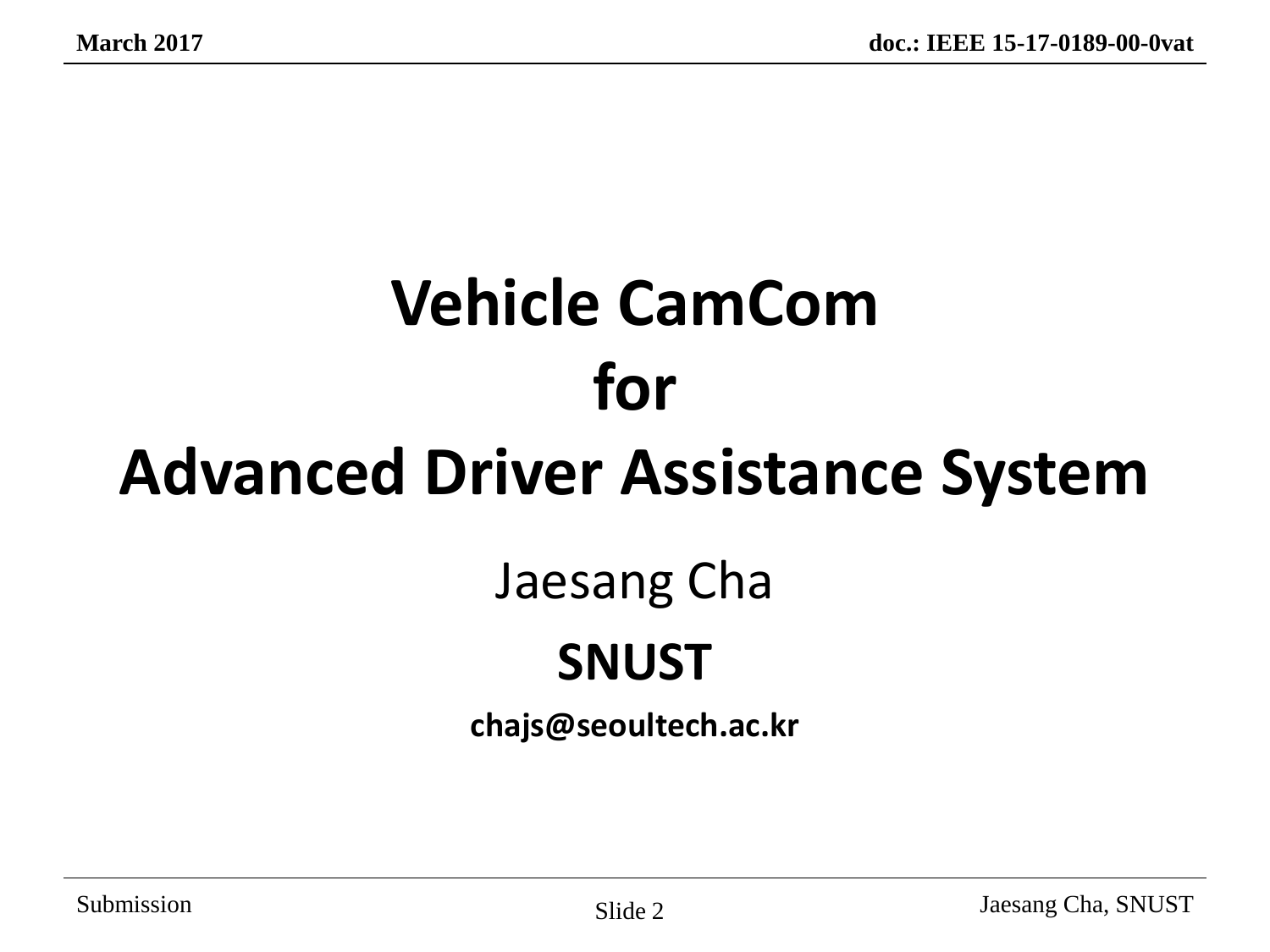### **Contents**

- ITS
- Vehicle CamCom Integration for ITS
- Vehicle CamCom for Advanced Driver Assistance Systems
- Vehicle CamCom Network Architecture
- Vehicle CamCom Layer Architecture ITS Integration
- V2V Optical Image Sensor Communication
- Design Parameters Considerations
- **Conclusion**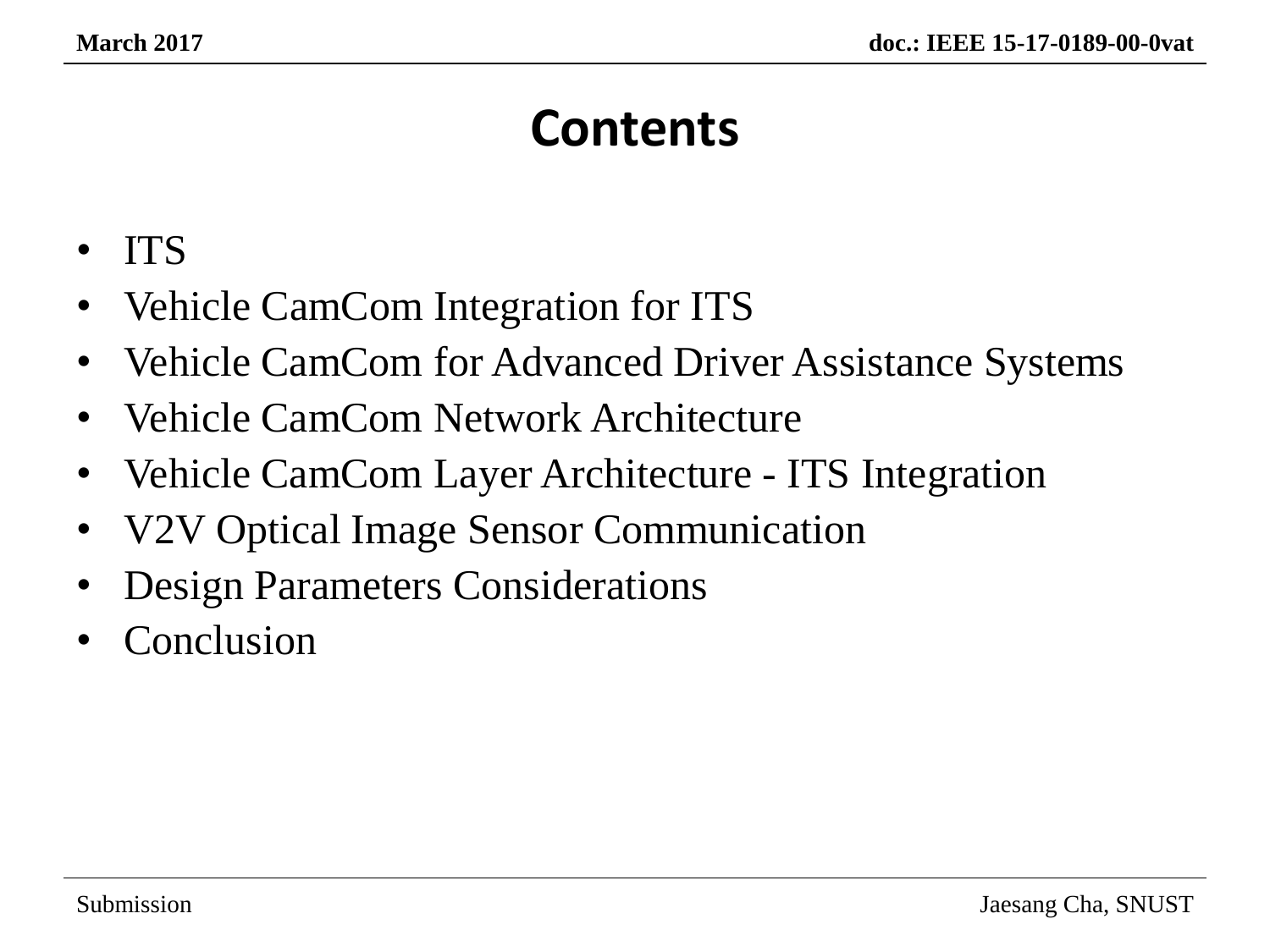### **Intelligent Transportation System (ITS)**

- Technologies of communications, control, electronics and computer hardware & software to the surface transportation system.
- To add information and communications technology to transport infrastructure and vehicles, in order to:
	- Improve safety
	- Reduce vehicle wear
	- Reduce transportation times
	- Reduce fuel consumption
- Functional Areas
	- Advanced Traffic Management Systems (ATMS)
	- Advanced Traveler Information Systems (ATIS)
	- Commercial Vehicle Operations (CVO)
	- Advanced Public Transportation Systems (APTS)
	- Advanced Vehicle Control Systems (AVCS)



Driver Assistance System Collision Avoidance System



Freeway Management Transit Management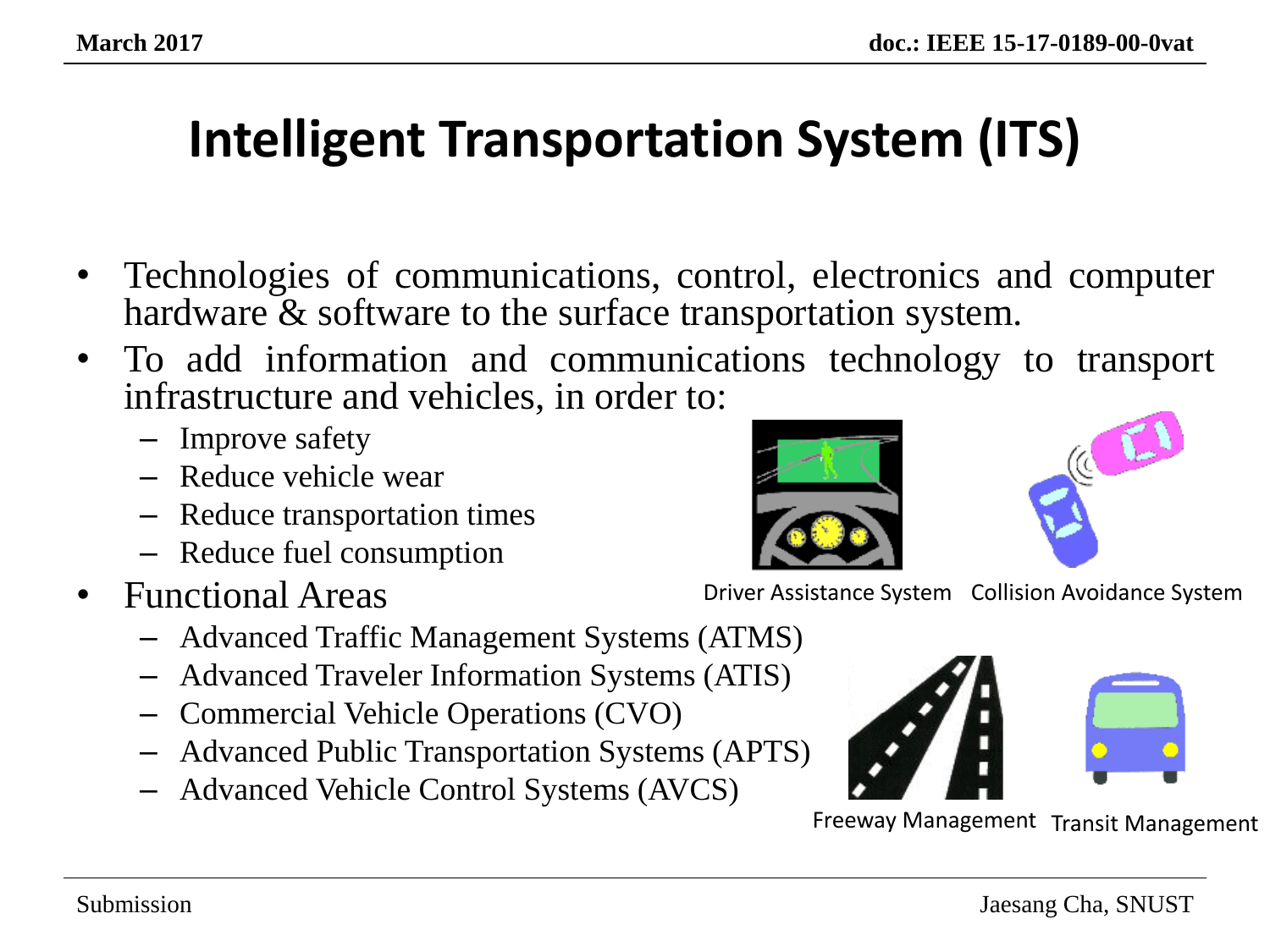### **Vehicle CamCom Integration for Cooperative ITS**



[Note : From Fig. 2.4 ITS scenario - Intelligent Transportation Systems, Studies in Systems, Decision and Control]

- Vehicle CamCom is adopted in ITS Applications
	- Surface transportation system, Airway transportation System, Water Transportation System
	- Used in Vehicle to Vehicle (V2V), Vehicle to Infrastructure (V2I)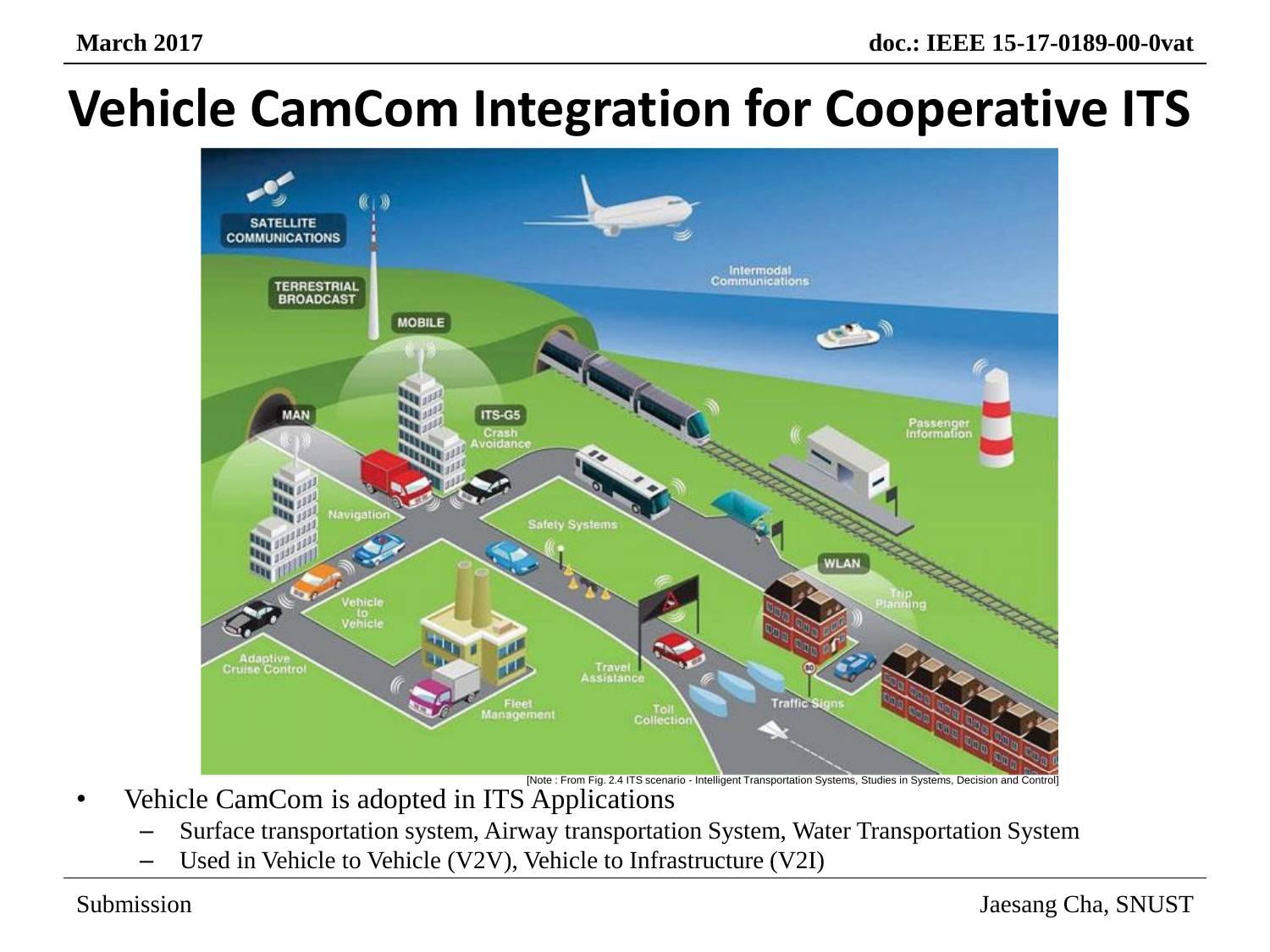#### **Vehicle CamCom for Advanced Driver Assistance Systems**



VLC ITC Application Scenario Ubiquitous Communication with Road Illumination

• Vehicle CamCom is adopted in ITS applications instead of IR, there is no need to put Ad-Hoc IR Emitters in the environment due to the existence of LED traffic lights and LED car headlamps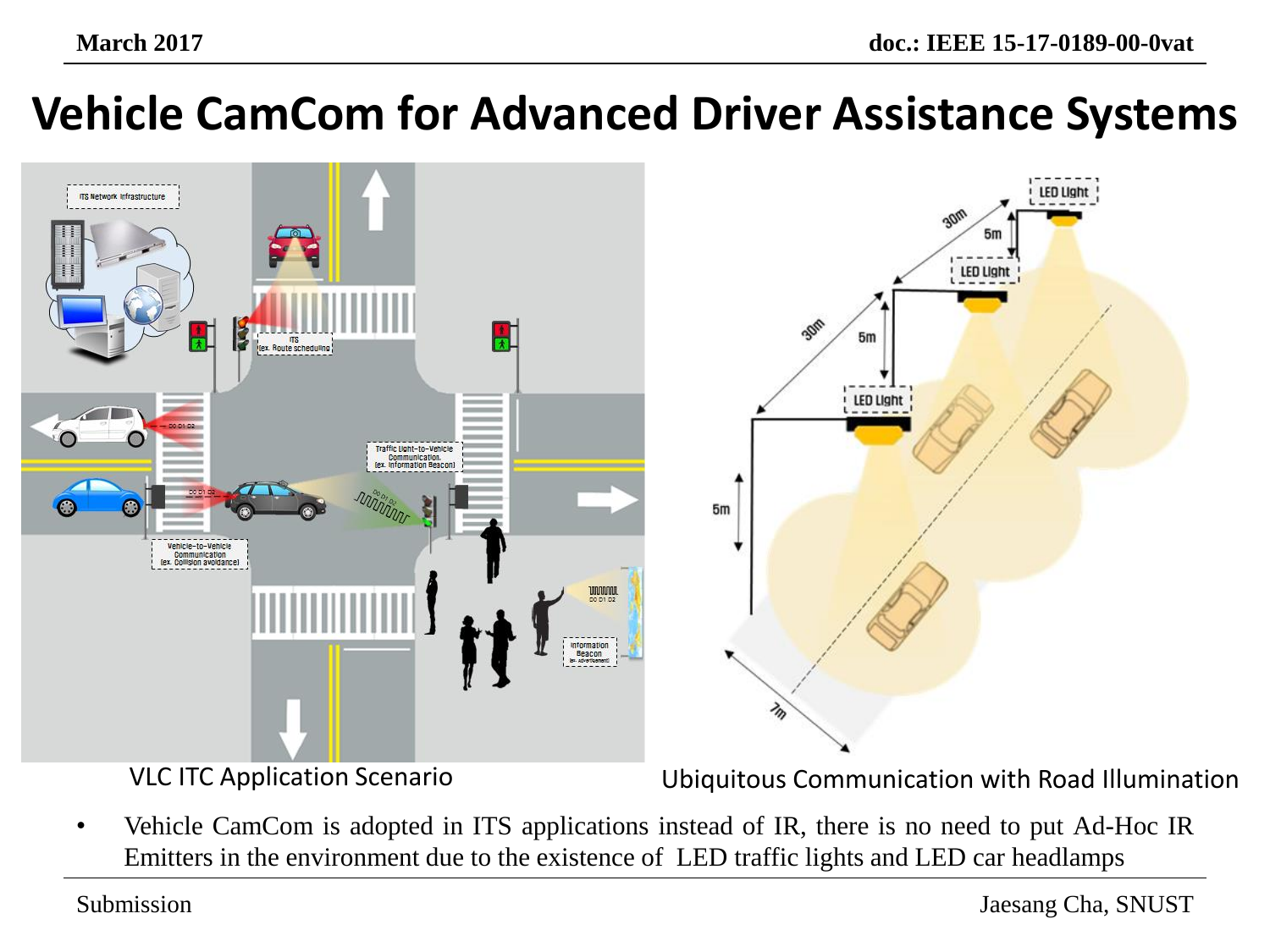#### **Vehicle CamCom Network Architecture**



- Vehicle CamCom Network consists of vehicles as mobile nodes and infrastructure lighting sources as fixed gateways
- Both the mobile nodes and the infrastructure lightings, such as traffic lights, can be equipped with multiple transmitters and receivers which can operate simultaneously.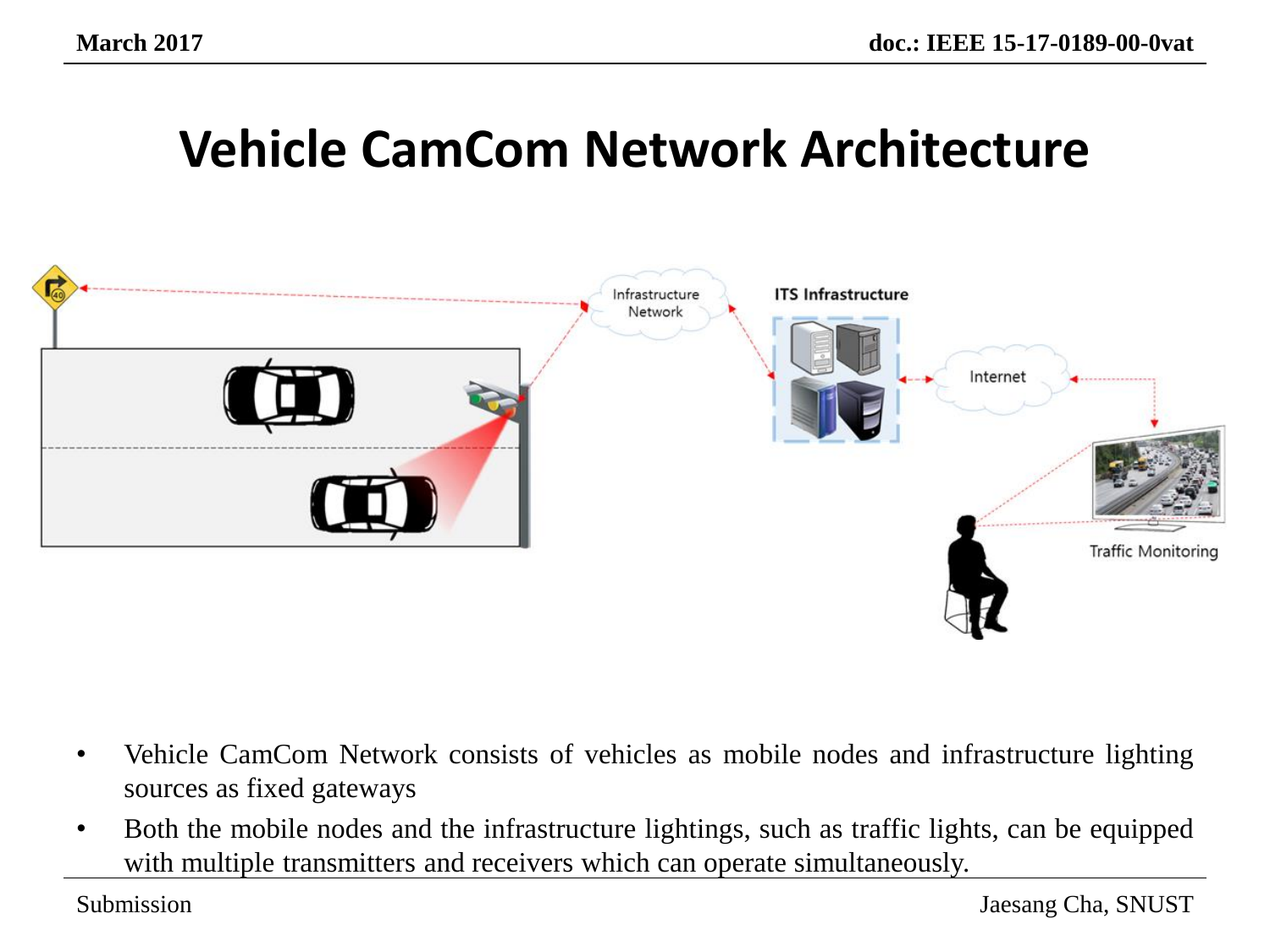## **Vehicle CamCom Layer Architecture - ITS Integration**



- Vehicles Nodes follow three Layer Model
	- PHY Layer
	- MAC Layer
	- ITS Adaptation Layer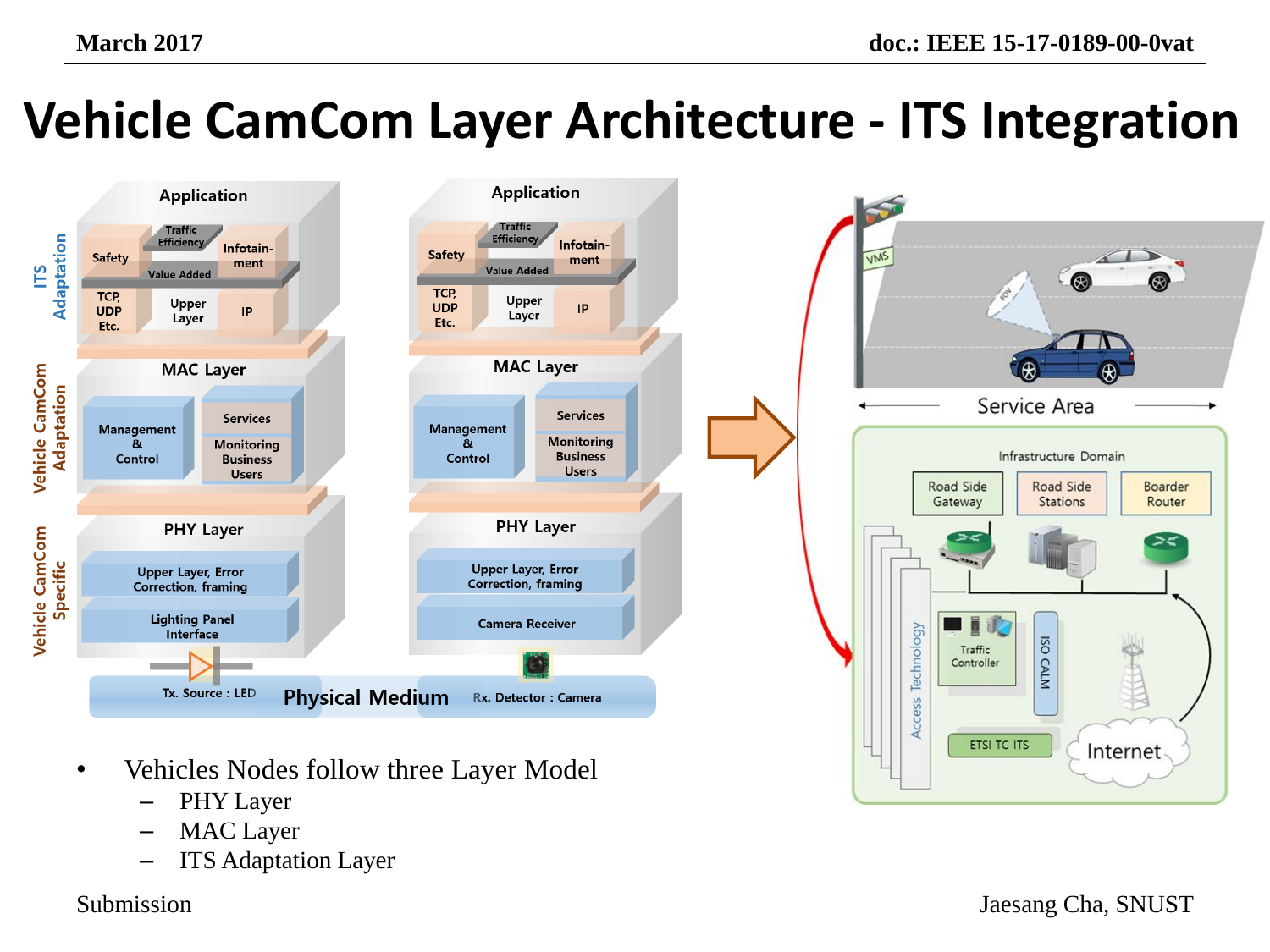

- Image Sensor based V2V Communication
	- $Tx LED$ ;  $Rx CMOS$  Image Sensor
	- Data Rate : 10 Mb/s
	- Day-Night Communication Mode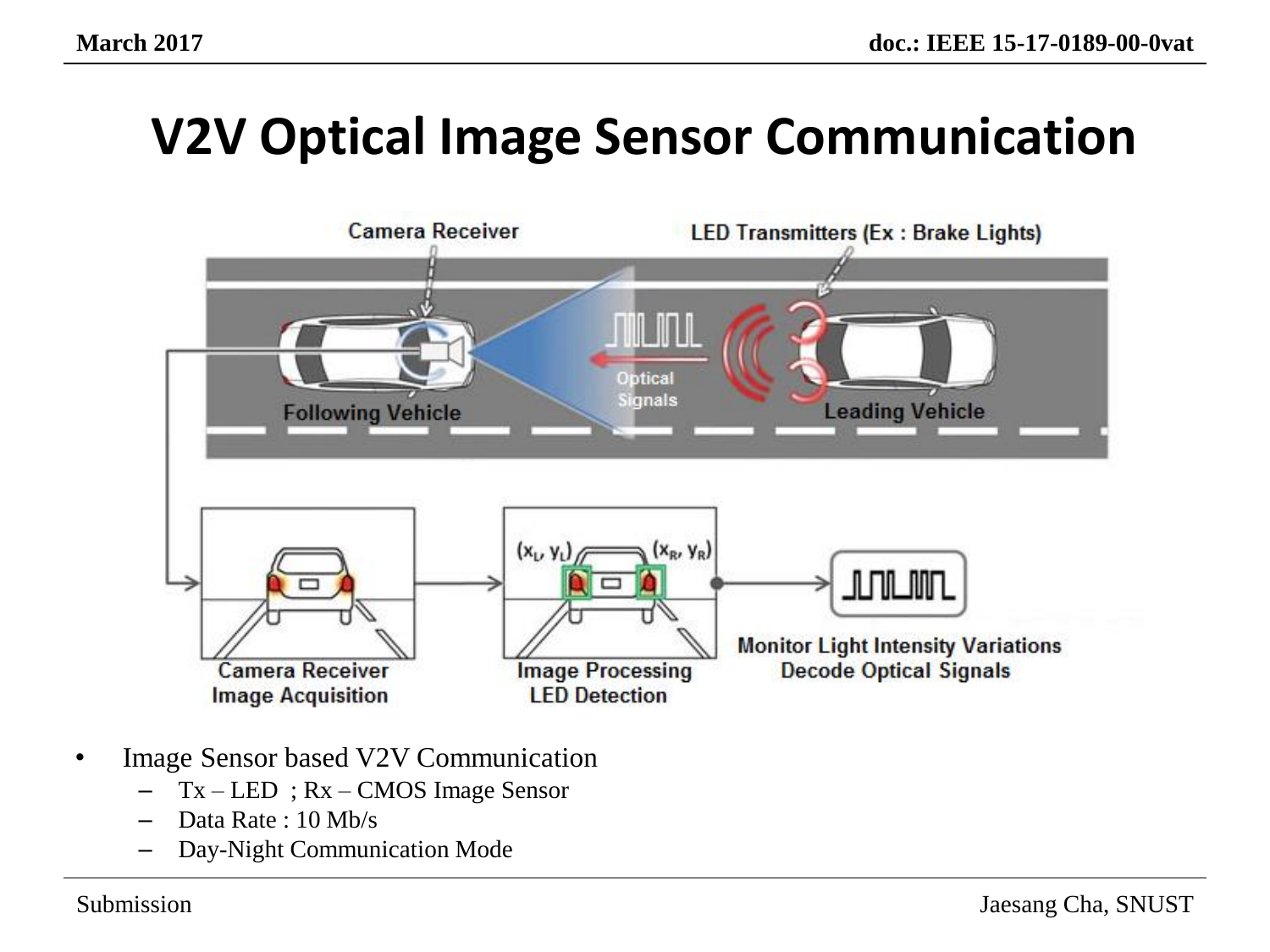#### **Design Parameters Considerations**

#### • Noise Sources

– CamCom system in ITS is largely affected by natural and artificial lights (noise and interference) such as Sun light, ambient lights, road/street lights etc.

#### • Issues Needs to be address in design

- Minimizing the effect of external noise
	- Artificial or Natural
- Ambient lights effect
- Interference minimization



Submission Jaesang Cha, SNUST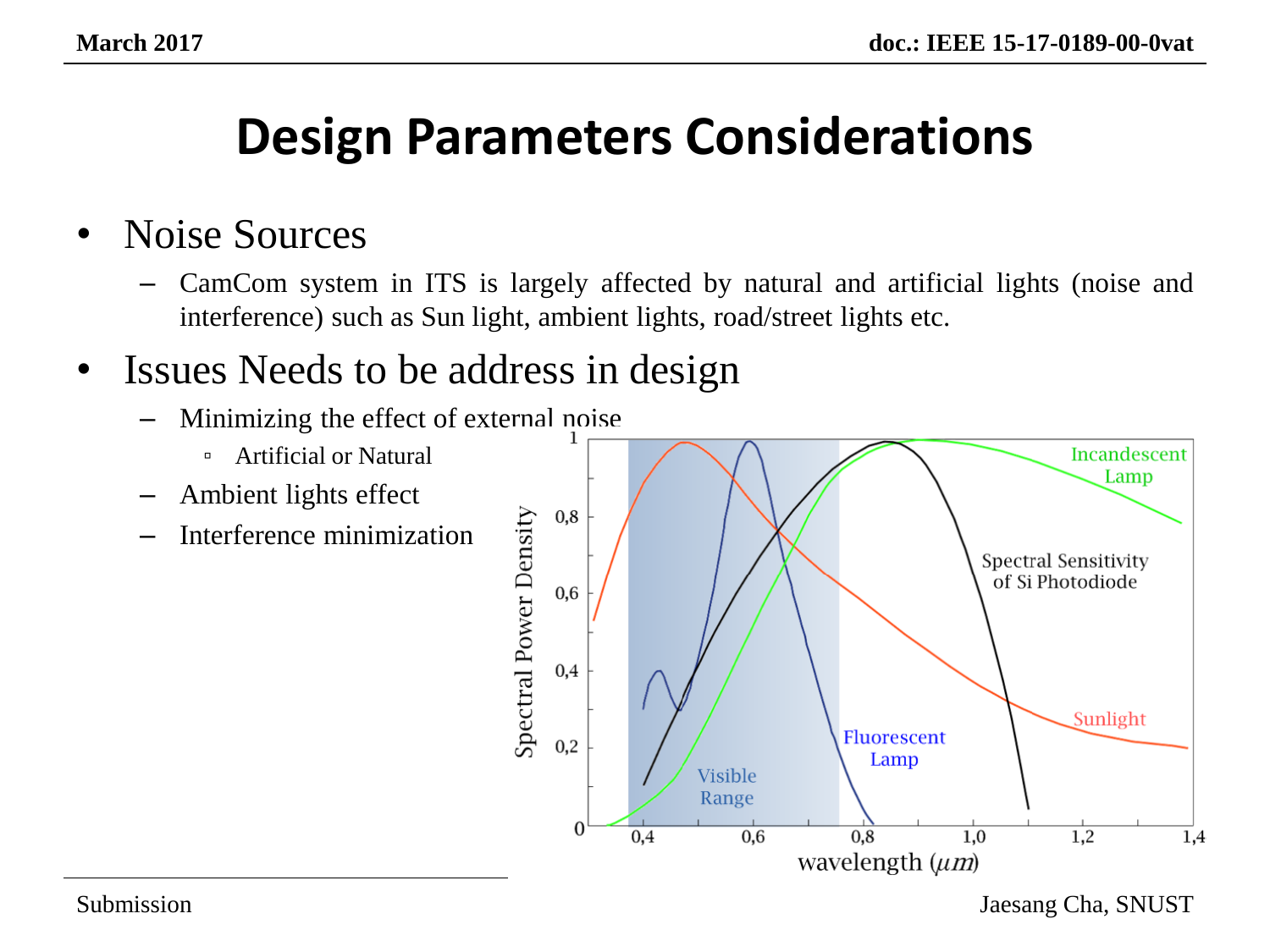#### **Design Parameters Considerations…**

- Noise and Interference Minimization Techniques
	- Optical filter
	- Infrared filter
	- Robust modulation techniques
- Robust Modulation Techniques
	- Different Modulation used including Optical MIMO
	- Adaptive Modulation Techniques for different applications
	- Equalization Techniques have advantages in design
	- Suitable Modulation
		- OOK
		- Multilevel PPM
		- Inverted PPM
		- Sub Carrier PPM
		- □ DSSS SIK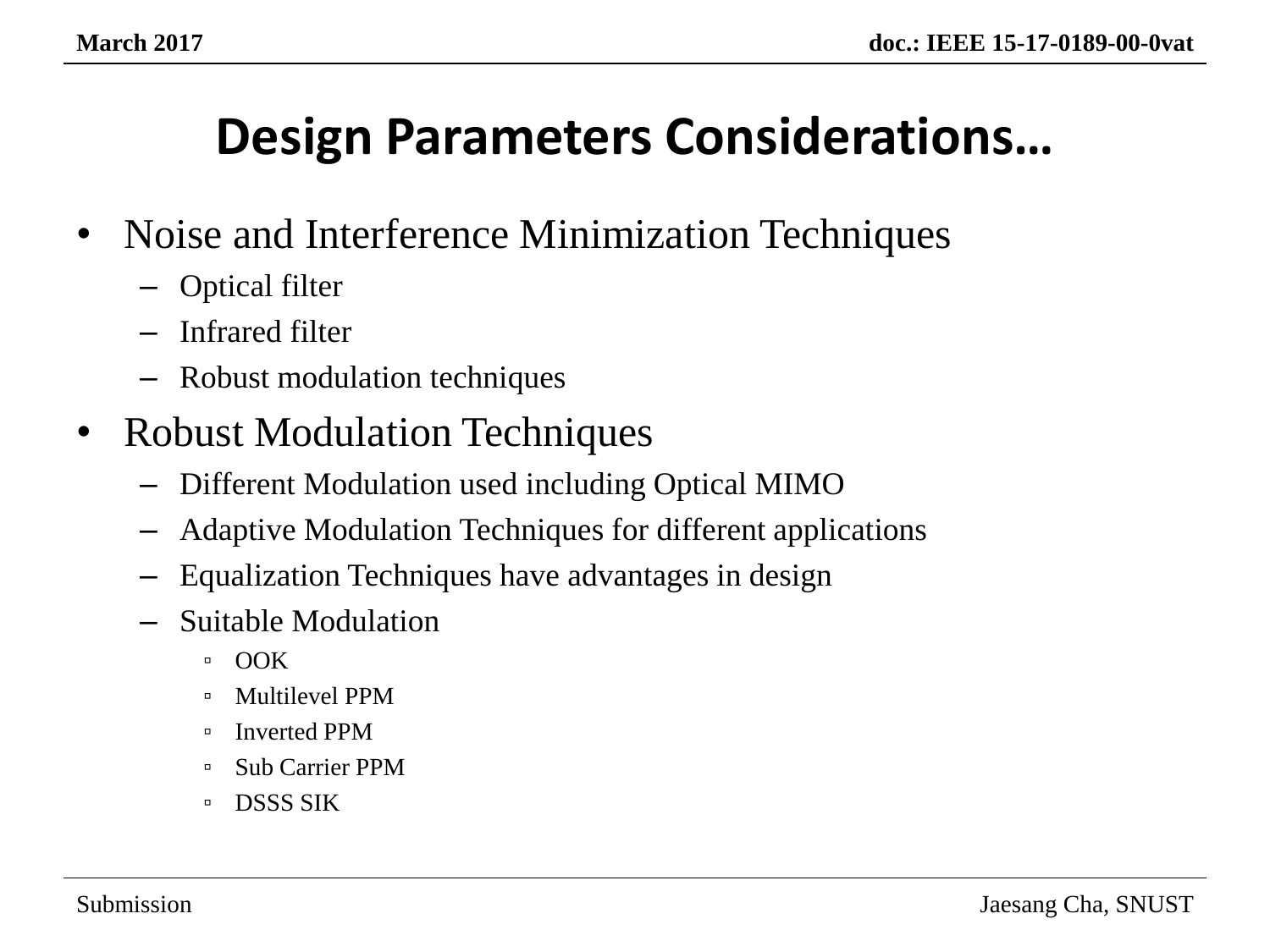#### **Design Parameters Considerations…**

#### • DSSS SIK

- Direct Sequence Spread Spectrum (DSSS) Sequence Inverse Keying (SIK) modulation technique which is found to be very effective against such interference
- Use of DSSS limits the data transmission rate, but in traffic broadcast system high data rate is not an important issue

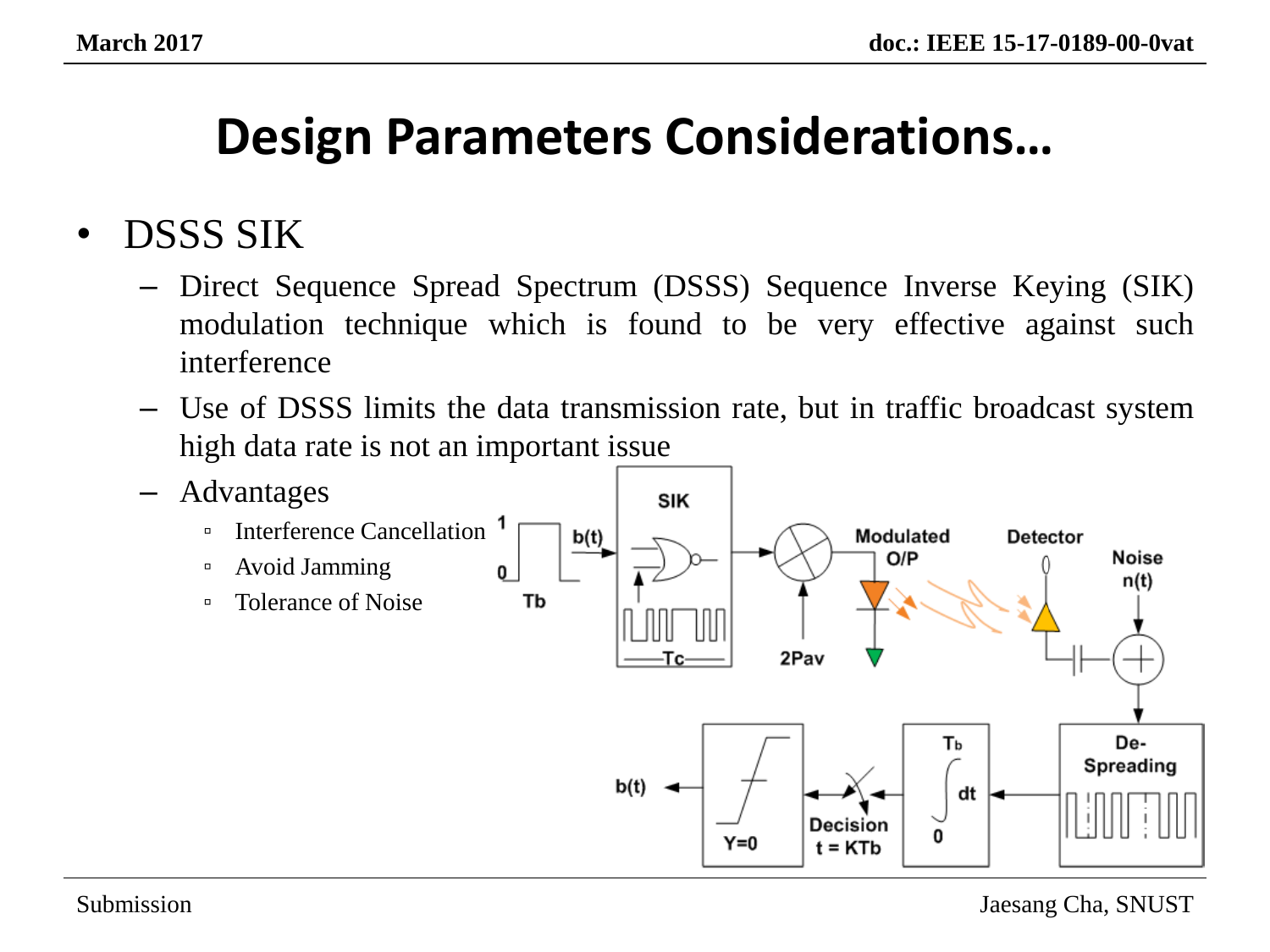#### **Design Parameters Considerations…**

- Uplink Design Requires
	- Long Range Communication
	- Line-of-Sight (LoS)
	- Limiting Communication range and many more …
	- Integration with Infrastructure
		- RF / OWC Integration
- To Increase the Range
	- Optimize Illumination
	- Optimize Placement of Luminaries
		- Traffic Lights
	- Use Relaying Techniques
		- Vehicle-to-Vehicle
		- Break Lights